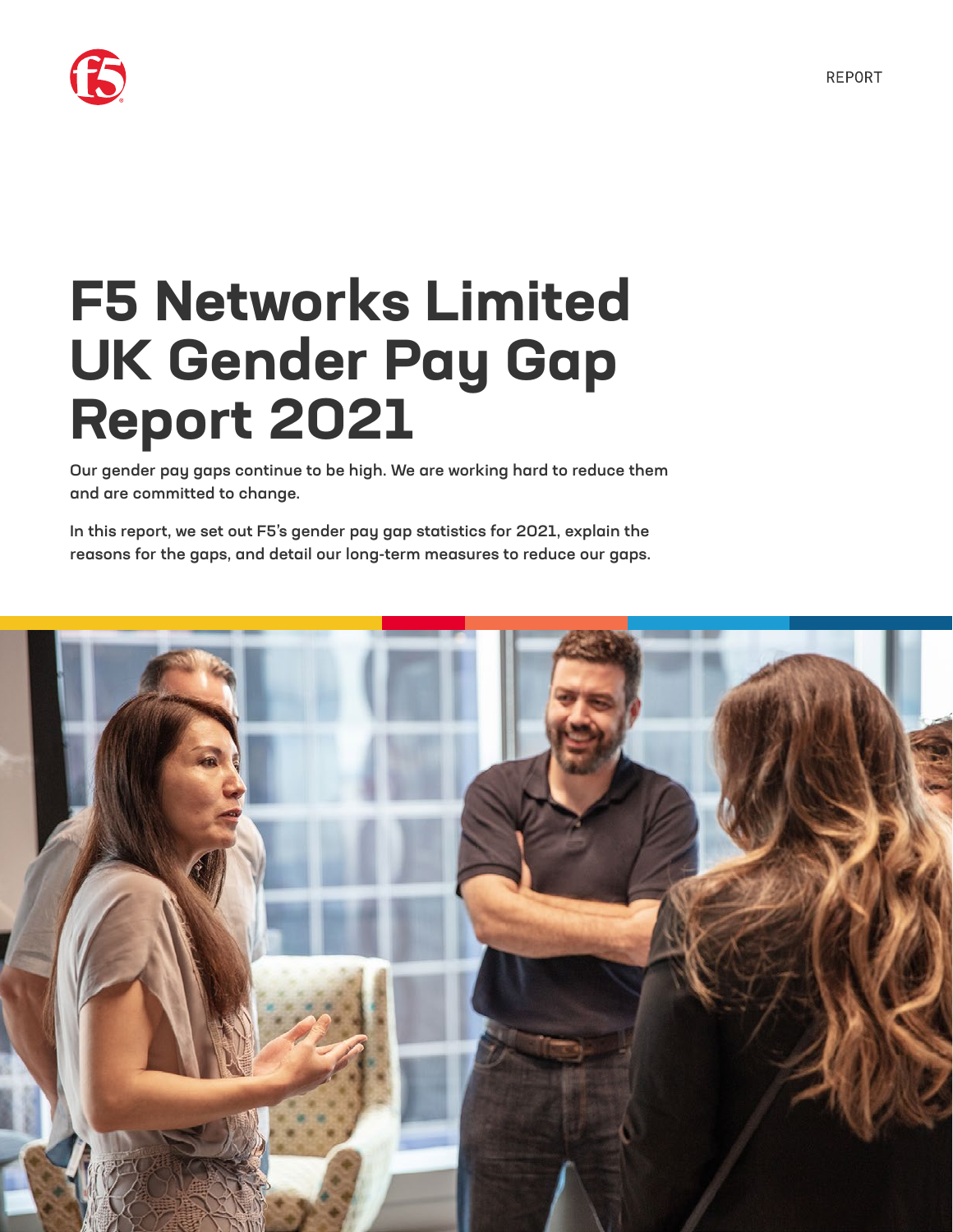# **WHAT IS THE GENDER PAY GAP?**

The gender pay gap is the output of a statistical calculation. It compares the average figures for both the pay and bonus of the total workforce. Gender pay gaps are related to the demographic imbalance in a workplace.

The gender pay gap is very different from equal pay. Equal pay is about ensuring that men and women doing the same or work that is of equal value will receive the same pay.

# **WHAT ARE F5'S GENDER PAY GAP FIGURES FOR 2021?**

# Our figures as of 5 April 2021 are below.



### Proportion of men and women receiving a bonus



Uk Gender Pay Gap Report 2021 2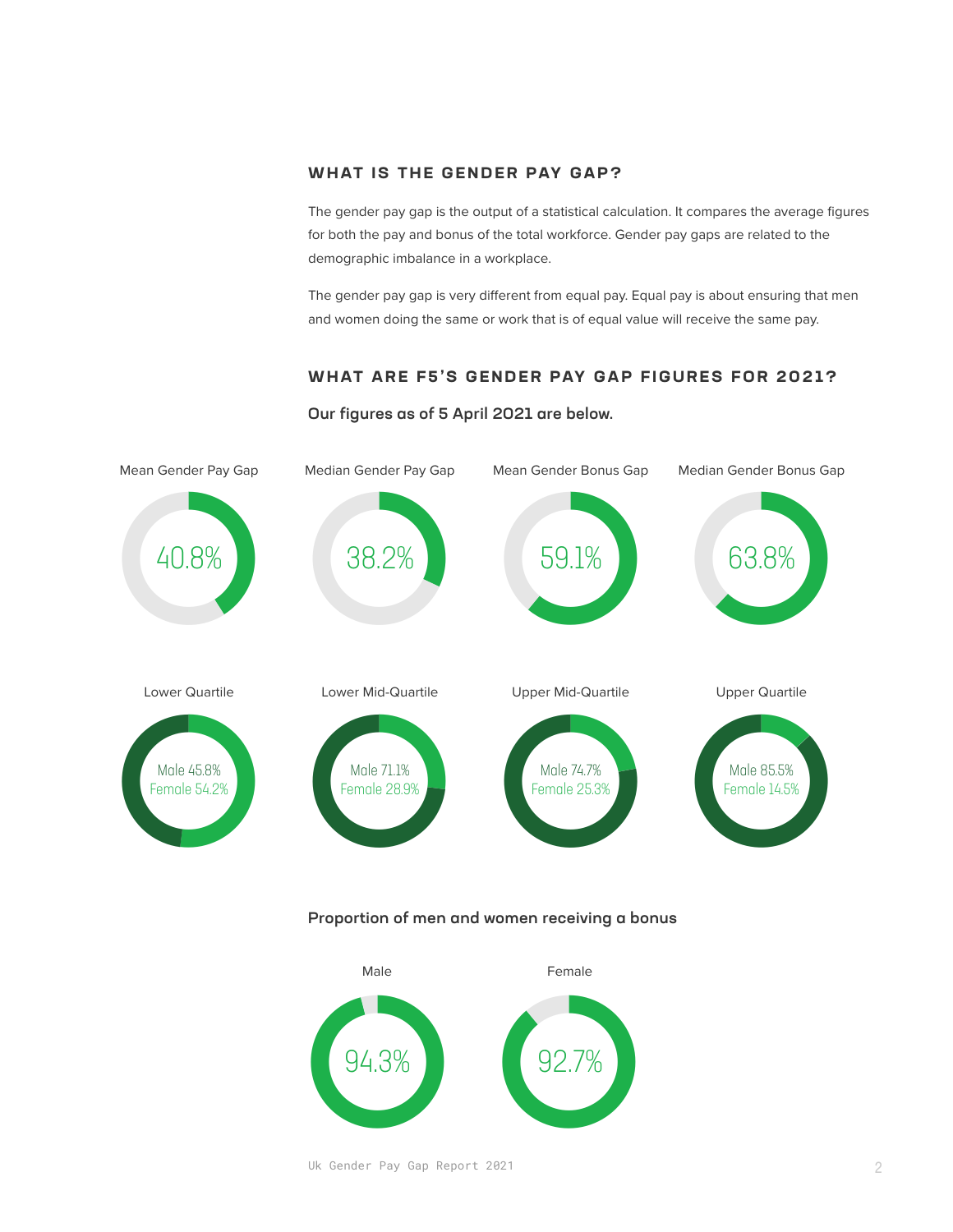# **WHY DO WE HAVE A GENDER PAY GAP?**

As mentioned above, gender pay gaps reflect demographic imbalance. They exist where men and women are not evenly spread out amongst all seniorities and types of roles in a workplace.

#### We have identified three main factors which cause our gender pay gaps:

- **Low proportion of women in senior management.** 17.6% of senior management roles are held by women. Since these are our highest paid employees, this affects our pay and bonus gaps.
- **Low proportion of women in sales roles.** Our sales teams tend to be male dominated. Since these commission-driven roles typically achieve the highest wages, this affects the gaps.
- **High proportion of women in support roles.** Women occupy 73.6% of administrative and support roles.

# **WHAT IS CHANGING AT F5?**

We are successfully recruiting more women into F5. Today, women make up 32.3% of F5's workforce, compared to just 23.4% in 2017 when we began gender pay gap reporting. Furthermore, a larger proportion of these women are employed in higher paying roles. In 2017, 13.1% of our most senior employees were women. Today, 19.9% are women.

We have also continued to nurture the next generation of female talent with a particular focus on two strategies: 1) investing in early-in-career talent principally through our internship and apprenticeship programmes and 2) actively growing our talent within the organisation. In the short term, this slows the reduction in our gender pay gap. Over the longer term, we believe that this new generation of female talent will progress their careers with us reducing the gap. We continue to develop and invest in this next generation of female talent.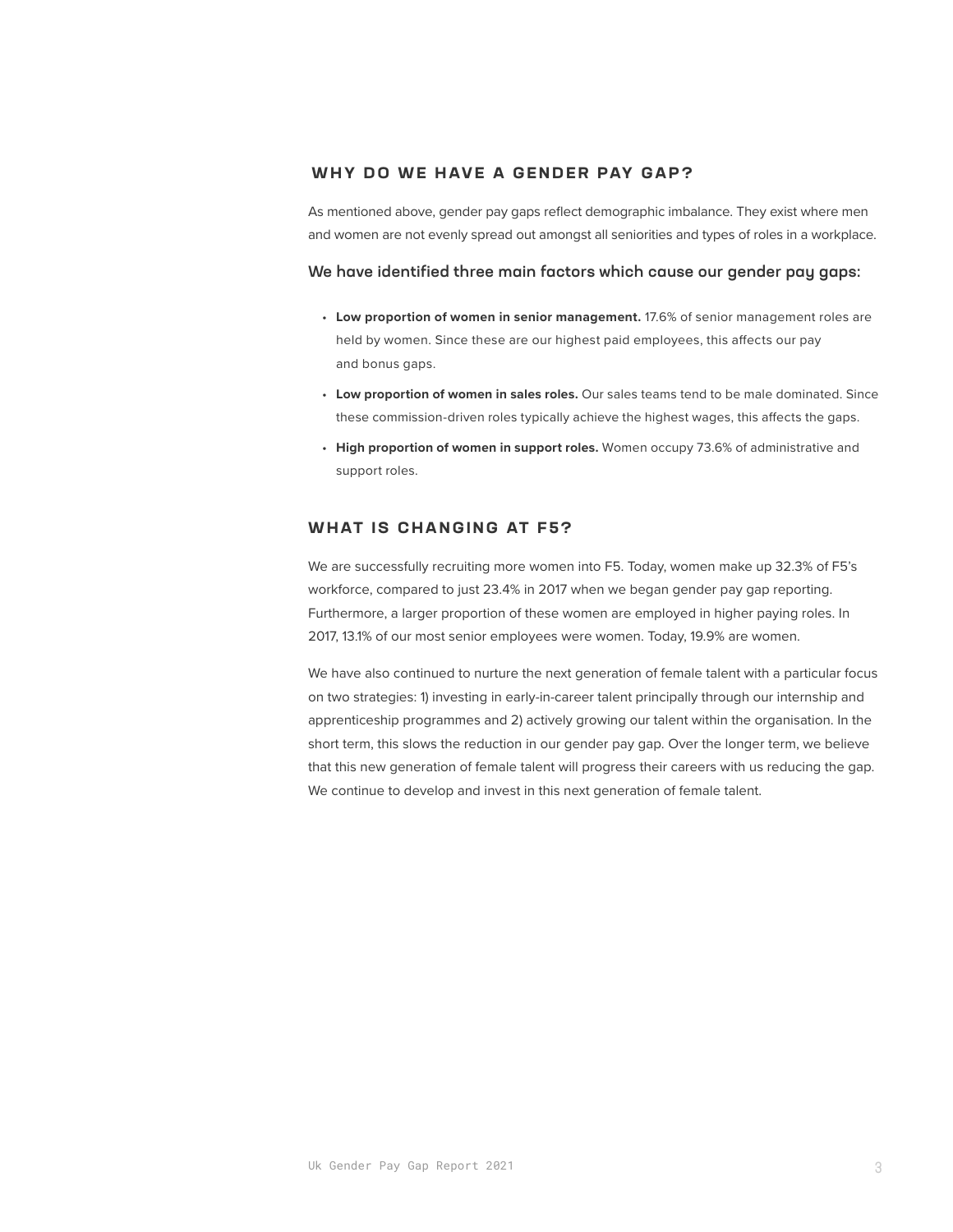# **WHAT ARE WE DOING TO ADDRESS THE PAY GAPS?**

- We ensure that all open positions include a diverse slate of candidates. Any exceptions are approved at the VP level before an offer is made.
- We continue to source diverse talent through online resources, strategic community partnerships, and networking.
- We utilise Textio, an application that helps us ensure that all our role profiles are well written, engaging, inclusive, and gender neutral.
- Our new hiring philosophy includes no resumes during final interviews and a structured interview guideline with a common pool for interview questions.
- We plan to launch mandatory training on unconscious bias in relation to the hiring and selection process starting from November 2021.
- We continue to develop our intern programme to increase our early-in-career talent and grow our next generation of female leaders. We have converted 6 of our previous internship intakes of which, 50% were female.

#### Recent retention, development, and awareness-raising initiatives

We have a range of long-term initiatives that will help attract and retain women at F5. We are committed to these initiatives which will have a substantial effect on the gender pay gap.

- We offer training programmes on subjects such as unconscious bias and inclusive behaviours.
- Our women's employee inclusion group continues to drive awareness and development sessions throughout the year. We celebrate and invest in key global events such as International Women's Day and International Women's Day in Engineering. Our Global EIGs are responsible for the creation and management of a series of programmes focused on career and personal development, financial awareness, and wellness to help celebrate women's achievements, provide opportunity, and enable progression.
- As a signatory with the [CEO Action for Diversity and Inclusion pledge](https://www.ceoaction.com), we participate in the day of understanding focused on dialoguing about the different workplace experiences for members of various identity groups.
- We are also investing in a new role in our Diversity and Inclusion global team to support our Employee Inclusion Groups in our EMEA theatre. This role is critical to support our expanding network groups and leaders of these groups.
- We offer mentoring and sponsorship for women worldwide and fund attendance at global women in technology conferences.
- F5 is a signatory of the UK Tech Talent Charter (TTC), contributing to the UK TTC's annual Diversity in Tech report to represent and drive an increase in diversity of the tech workforce in the UK.